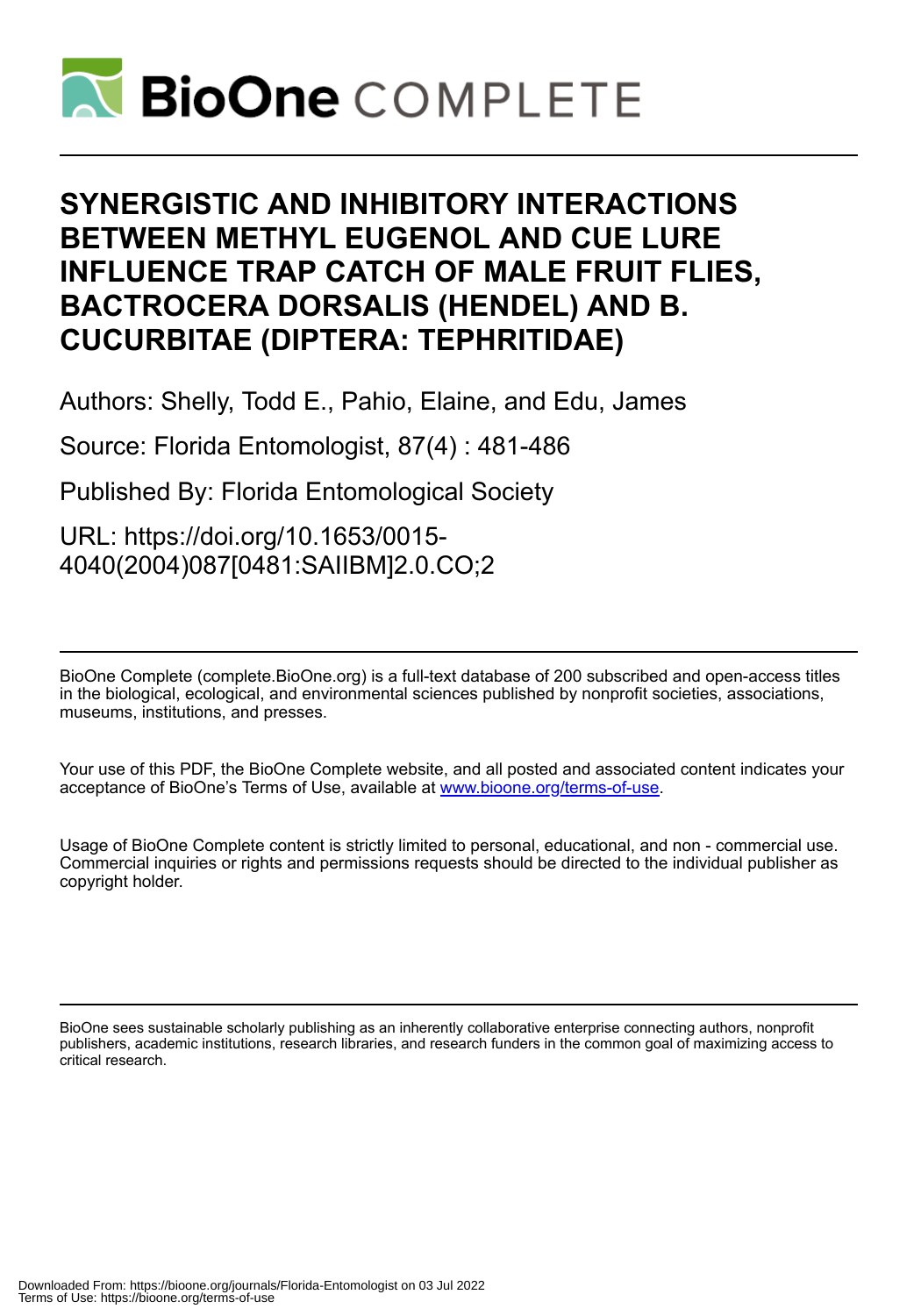# SYNERGISTIC AND INHIBITORY INTERACTIONS BETWEEN METHYL EUGENOL AND CUE LURE INFLUENCE TRAP CATCH OF MALE FRUIT FLIES, *BACTROCERA DORSALIS* (HENDEL) AND *B. CUCURBITAE* (DIPTERA: TEPHRITIDAE)

## TODD E. SHELLY, ELAINE PAHIO AND JAMES EDU USDA-APHIS, 41-650 Ahiki Street, Waimanalo, HI 96795

#### **ABSTRACT**

Males of the oriental fruit fly, *Bactrocera dorsalis* (Hendel) and the melon fly, *B*. *cucurbitae* (Coquillett), are attracted to methyl eugenol (ME) and cue lure (CL), respectively. These lures, when mixed with a toxicant, are widely used to detect and suppress populations of these agricultural pests. The objective of this study was to assess the effectiveness of (1) traps baited with both ME and CL (mixed or presented separately on adjacent wicks), and (2) traps baited with a single lure but placed in the same tree as a trap containing the alternate lure (1 or 3 m apart). Jackson traps were placed in a mixed orchard on Oahu, Hawaii, and the numbers of released (marked) and wild males were recorded. Traps baited with ME and CL (mixed or separate) captured significantly fewer *B*. *dorsalis* males than traps baited with ME alone. CL placed 1 m from ME-baited traps in the same tree also reduced the number of *B*. *dorsalis* males captured. Conversely, ME appeared to increase capture of *B*. *cucurbitae* males, and traps baited with the 2 lures (mixed but not separate) captured significantly more released males than traps baited with CL alone. Also, ME placed 1 m (but not 3 m) from CLbaited traps increased the trap catch of released *B*. *cucurbitae* males. Results are discussed from the perspectives of management and evolution of *Bactrocera* species.

Key Words: *Bactrocera* spp., oriental fruit fly, melon fly, methyl eugenol, cue-lure, Diptera.

#### RESUMEN

Los machos de la mosca oriental de la fruta, *Bactrocera dorsalis* (Hendel) y de la mosca del melón, *B*. *cucurbitae* (Coquillett), son atraídos al eugenol metil (EM) y al atrayente "cue lure" (CL), respectivemente. Estos atrayentes, cuando estan mezclados con una toxina, son usados en muchas lugares para detectar y suprimir las poblaciones de estas plagas agrícolas. El objectivo de este estudio fue para avaluar la eficacia de 1) trampas de cebo con ambos EM y CL (mezcladas o presentadas separadamente en mechas adyacentes) y 2) trampas de cebos con un solo atrayente pero puestos en el mismo arból de una trampa que tiene un atrayente alternativo (separadas por 1 o 3 metros). Las trampas "Jackson" fueron puestas en un huerto mezclado en Oahu, Hawaii, y el número de los machos liberados (marcados) y los machos naturales fueron registrados. Las trampas con EM y CL (mezclados o separados) capturaron significativamente menos machos de *B*. *dorsalis* que las trampas con solo EM. Tambien, el CL puesto 1 m de las trampas con EM en el mismo arból redujó el número de los machos de *B*. *dorsalis* capturados. Al contrario, el EM aparece que se aumenta el número capturado de los machos de *B*. *cucurbitae*, y las trampas con los dos atrayentes (mezclados pero no separados) capturaron significativamente más machos liberados que las trampas con solo CL. También, el EM puesto 1 m (pero no 3 m) de las trampas cebadas con el CL aumentó el número capturado de machos de *B*. *cucurbitae* liberados. Se discuten los resultados desde el punto de vista de manejo y evolución de las especies de *Bactrocera*.

The genus *Bactrocera* contains approximately 440 species distributed primarily in Southeast Asia, the South Pacific, and Australia (White & Elson-Harris 1992). Males of many *Bactrocera* species are attracted to either methyl eugenol (4 allyl-1,2-dimethoxybenzene) or cue lure [4-(4-acetoxyphenyl)-2-butanone] (Drew & Hooper 1981). Methyl eugenol (ME hereafter) is a widely distributed plant natural product and occurs in over 200 plant species representing 32 families (Tan & Nishida 1996). Cue lure (CL hereafter) has not been isolated as a natural product but is rapidly hydolyzed to form raspberry ketone (RK hereaf-

ter), which is found in a variety of plants (Metcalf 1990). In Hawaii, the site of the present study, two major fruit fly pests are the Oriental fruit fly, *B*. *dorsalis* (Hendel), and the melon fly, *B*. *cucurbitae* (Coquillett), males of which respond to ME and CL, respectively.

Control programs against *Bactrocera* species use male lures to both detect and suppress pest populations. For example, ME- and CL-baited traps are monitored year-round in southern California to detect the presence of incipient infestations of *B*. *dorsalis* and *B*. *cucurbitae*, respectively (Gilbert & Bingham 2002). In a well-known case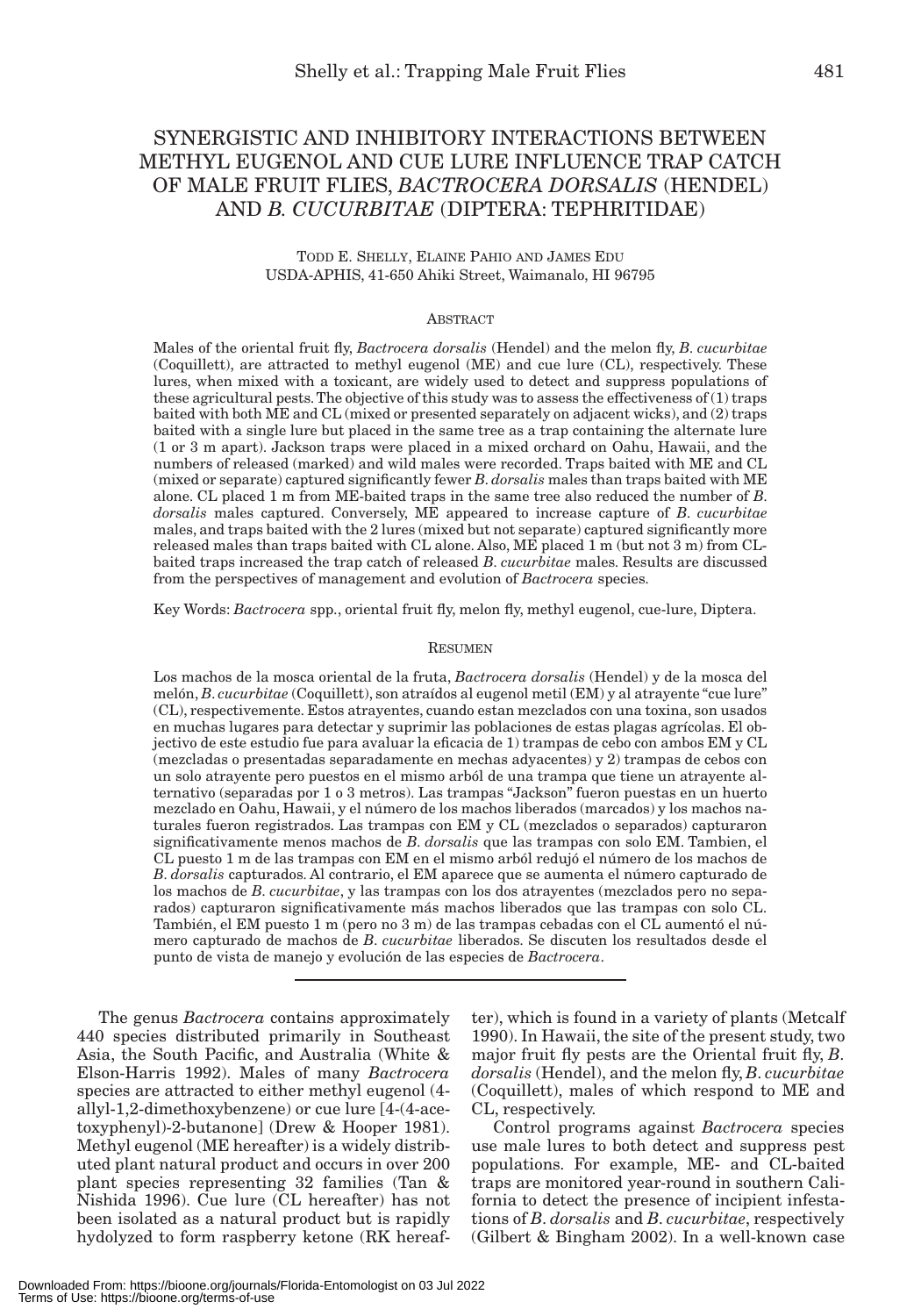of male annihilation, Steiner et al. (1965) eradicated *B*. *dorsalis* from Rota Island by distributing thousands of fiber board blocks soaked with ME and a toxicant. Although a less powerful attractant than ME, and hence less effective at male annihilation, CL (plus a toxicant) has similarly been used to suppress populations of *B*. *cucurbitae* prior to the start of sterile release programs (e.g., Miyako Island, Kuba et al. 1996).

Several studies have investigated the effectiveness of traps baited with a mixture of ME and CL for possible use in detection and suppression programs in areas containing both ME- and CL-responding *Bactrocera* species. Combining lures in such a manner could potentially reduce the number of traps needed in a given area and the associated manpower required to service them. In addition, combining lures may reduce the amount of pesticide used, thus lessening economic and environmental costs. Previous studies suggest an asymmetry in the effectiveness of ME + CL mixtures for ME- versus CL-responding species. On one hand, data uniformly show that CL, either mixed with or placed immediately adjacent to ME, reduces trap capture of ME-responding species (Hooper 1978; Vargas et al. 2000). In contrast, data regarding lure mixtures and the response of CL-responding species have been inconsistent. Data on *B*. *cucurbitae* from Taiwan (cited by Hooper 1978) showed that adding ME to CL nearly doubled the number of males captured compared with traps baited with CL alone. In contrast, Hooper (1978) found that the mixture of ME + CL reduced trap capture of CL-responding species in Queensland, Australia. However, Hooper (1978) did report an increase in male numbers for traps in which ME and CL were applied to separate wicks in the same trap. More recently, Vargas et al. (2000) found that lure mixtures containing at least 25% CL by volume attracted similar numbers of *B*. *cucurbitae* males as traps baited solely with CL.

The objective of the present study was to provide additional data on the responsiveness of *B*. *dorsalis* and *B*. *cucurbitae* males to traps baited only with ME or CL, respectively, relative to traps containing the 2 lures mixed together or on separate wicks. In addition, we monitored the effect of ME on CL, and vice versa, on trap captures when 2 traps containing the respective lures were placed in the canopy of the same tree.

#### MATERIALS AND METHODS

# Study Site

Fieldwork was conducted during January - November, 2003, at the University of Hawaii Agricultural Experiment Station, Waimanalo, Oahu, in a mixed fruit orchard that contained mango (*Mangifera indica* L.), guava (*Psidium guajava* L.), orange (*Citrus sinensis* (L.) Osbeck), lime (*C. aurantiifolia* (Christm.) Swingle), and breadfruit (*Artocarpus altilis* (Parkins.) Fosb.) along with other non-host trees. Daily maximum and minimum temperatures ranged between 25-33°C and 19-25°C, respectively, during this period.

### Study Insects

Males of *B*. *dorsalis* and *B*. *cucurbitae* were from laboratory colonies maintained by the USDA-ARS Tropical Fruit, Vegetable, and Ornamental Crop Laboratory, Honolulu, since the mid-1980s and mid-1960s, respectively (D. McInnis, personal communication). We obtained *B*. *cucurbitae* as pupae and *B*. *dorsalis* as eggs, which were placed on standard larval medium (Tanaka et al. 1969) in plastic containers over vermiculite for pupation. In both species, males were collected within 48 h of eclosion (males from laboratory colonies attain sexual maturity at 6-7 days of age, Vargas et al. 1984), held in screen-covered plastic buckets (volume 5 liters; 100-150 males per bucket), and provided water and food (a sugaryeast hydrolysate mixture, 3:1 v/v). Flies were maintained at 23-27°C and 60-90% RH under a natural photoperiod (approximately 12:12 L:D). One day before release, we marked males by cooling them for several minutes and placing a dot of enamel paint on the thorax. This procedure had no obvious adverse effects, and males resumed normal activities within minutes of handling. When used in the field experiments, males of both species were 10-19 days old.

#### Effect of CL on Trap Catch of *B*. *dorsalis*

We conducted 4 experiments to assess the effect of CL on the capture of *B*. *dorsalis* males in ME-baited traps. Lures (2 ml of either mixed or pure lures, see below) were applied to cotton wicks (1.2 cm diameter, 4.0 cm length) with a pipette. Wicks were placed individually in perforated, plastic baskets, which were suspended inside Jackson traps above a sticky insert resting on the trap floor. In each experiment, we placed traps in 8 trees arranged in a circle (radius 40 m) about a central tree, which served as the release point. In any given replicate, 4 of the trees contained a single ME-baited Jackson trap. The remaining 4 trees contained the following: in Experiment 1, a single trap baited with a mixture of CL and ME (2 ml of each lure were mixed, and the mixture was apportioned equally between 2 wicks held in 2 separate baskets); in Experiment 2, a single trap baited with CL and ME applied separately to 2 wicks (and housed in separate baskets); in Experiment 3, 2 traps baited with CL and ME, respectively, placed 1 m apart; or, in Experiment 4, 2 traps baited with CL and ME, respectively, placed 3 m apart. Traps were placed 2 m above ground in shaded locations within the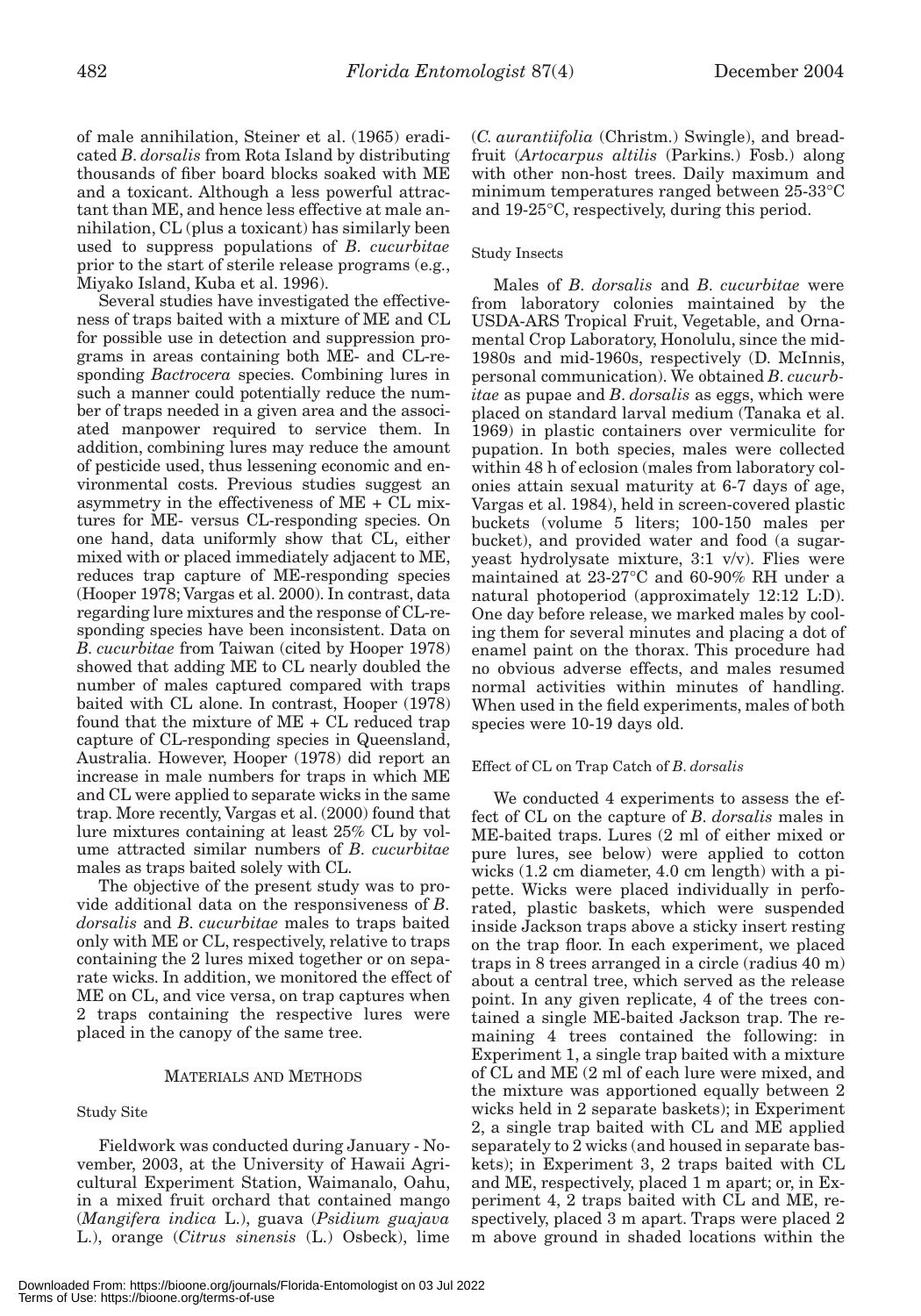tree canopy. For a given replicate, adjacent test trees contained different treatments (i.e., ME only, or some combination of ME and CL).

For a given replicate, we set out the traps between 0900-1000 h and then released 300 males at the central release point. Flies were released by placing 2 buckets (150 males per bucket) on the ground beneath the release tree and gently removing the screen cover from the bucket. The buckets were not tapped or shaken, and the flies exited the bucket on their own volition. Traps were collected 48 h after release, and the numbers of released (marked) and wild (unmarked) *B*. *dorsalis* males were recorded. In general, successive releases were separated by an interval of 2-4 days to allow previously released flies time to disperse from the study area. The same test trees were used in all experiments, but the treatment assigned to a particular tree was alternated between successive replicates in a given experiment. Ten replicates were conducted for each experiment.

#### Effect of ME on Trap Catch of *B*. *cucurbitae*

We repeated Experiments 1-4 to assess the effect of ME on capture of *B*. *curcubitae* males in CLbaited traps. These experiments followed the procedures described above, except that 300 *B*. *cucurbitae* males were released, and CL was used to bait traps on trees that had only a single male attractant present. Experiments involving release of *B. cucurbitae* were replicated 8 times except Experiment 4 for which 6 replicates were performed.

#### Statistical Analysis

For both species, pairwise comparisons were made by the 2-tailed *t*-test. Raw data were used for both species as the assumptions of normality and homoscedasticity were met, except for Experiment 1 with *B*. *cucurbitae* for which a  $\log_{10}$  transformation of the raw data was performed to meet these criteria. Calculations were performed with SigmaStat Statistical Software (Version 2.0).

#### RESULTS

Data regarding trap captures of *B*. *dorsalis* males are presented in Table 1. Traps containing both ME and CL captured significantly fewer *B*. *dorsalis* males than traps baited with ME only. This result was evident for released and wild males both when the lures were mixed together (Experiment 1) and when they were presented separately (i.e., on different wicks) in the same trap (Experiment 2). In addition, CL-baited traps placed 1 m from ME-baited traps on the same tree reduced trap catch of released *B*. *dorsalis* males relative to ME-baited traps occurring singly on trees (Experiment 3). A similar result was obtained for wild males, but in this case the effect was only marginally significant. No reduction in trap catch of *B*. *dorsalis* males (released or wild) was apparent when CL- and ME-baited traps were separated by 3 m on the same tree (Experiment 4). Wild males of *B*. *cucurbitae* were not found in any trap baited solely with ME in any of the experiments.

Data from the experiments involving *B*. *cucurbitae* are presented in Table 2. Traps containing mixed lures (Experiment 1) captured significantly more released *B*. *cucurbitae* males than traps baited with CL only, while a similar, but marginally significant, result was found for wild males. When CL and ME were presented separately (i.e., on different wicks) in the same trap (Experiment 2), a marginally significant increase in released males was recorded, but no effect was noted for wild males. The mean number of released *B*. *cucurbitae* males captured in CL-baited traps placed 1 m from ME-baited traps was significantly greater than that recorded for CL-baited traps placed singly on trees, but no difference was evident for wild males (Experiment 3). ME-baited traps placed 3 m from CL-baited traps had no effect on trap catch of wild or released males (Experiment 4). Wild males of *B*. *dorsalis* were not found in any trap baited solely with CL in any of the experiments.

#### **DISCUSSION**

#### Management

The present results for *B*. *dorsalis* are consistent with those of previous studies (Hooper 1978; Vargas et al. 2000), which showed that when presented in the same trap as ME (mixed or separate), CL significantly reduced capture of *B*. *dorsalis* males. Our study further showed that trap catch of *B*. *dorsalis* males was reduced (though the effect was only marginally significant for wild males) even when CL was placed 1 m (but not 3 m) from ME-baited traps. With respect to *B*. *cucurbitae*, the present findings agree with the Taiwan study (cited by Hooper 1978) in which the 2 lures mixed together increased capture of *B*. *cucurbitae* males (though the effect was only marginally significant for wild males). Also, when ME was placed 1 m from CL-baited traps, there was an increase in the number of released (but not wild) males captured. There were, however, no significant effects detected when ME was presented separately in the same trap or 3 m away from CLcontaining wicks. Thus, in general, the inhibitory effect of CL on capture of *B*. *dorsalis* males appears greater than the synergistic effect of ME on capture of *B*. *cucurbitae* males. The absence of *B*. *dorsalis* males in traps baited with CL only and *B*. *cucurbitae* males in traps baited with ME confirms earlier laboratory results (Metcalf et al. 1983).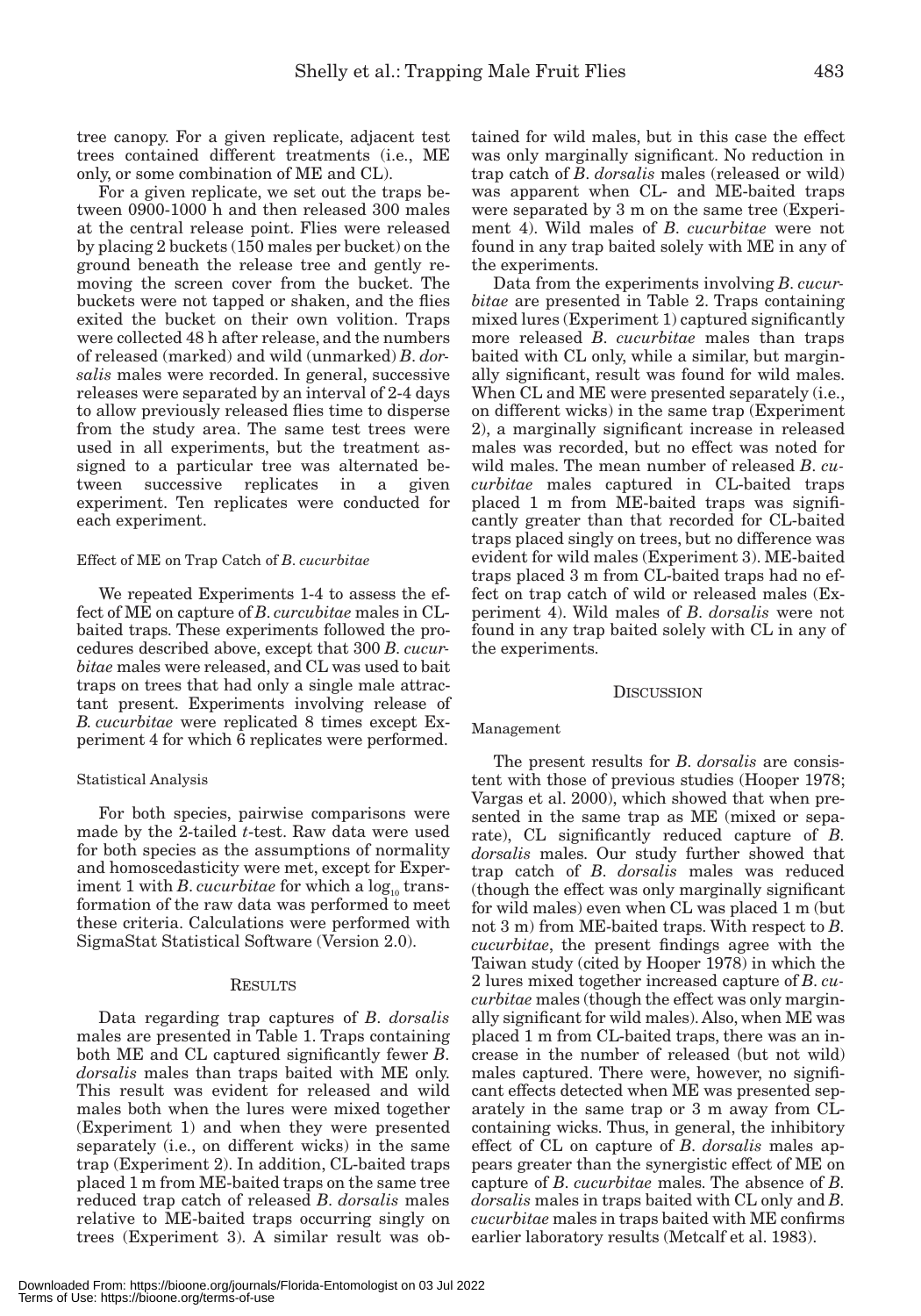TABLE 1. NUMBER OF RELEASED AND WILD *B*. *DORSALIS* MALES CAPTURED IN JACKSON TRAPS BAITED WITH METHYL EUGENOL ONLY AND PLACED SINGLY ON TREES (DESIGNATED ME) VERSUS JACKSON TRAPS BAITED WITH A METHYL EUGENOL-CUE LURE MIXTURE (ME+CL, EXPERIMENT 1), METHYL EUGENOL AND CUE LURE PRE-SENTED SEPARATELY (ME+CL, EXPERIMENT 2), OR METHYL EUGENOL ONLY BUT PLACED ON A TREE WITH CUE LURE-BAITED JACKSON TRAP EITHER 1 M ME+CL, EXPERIMENT 3) OR 3 M (ME+CL, EXPERIMENT 4) APART. VALUES REPRESENT MEANS ±1 SD; 10 REPLICATES WERE CONDUCTED FOR EACH EXPERIMENT. SIG-NIFICANCE LEVELS (*df* = 18 IN ALL TESTS): \**p* < 0.05, \*\**p* < 0.01, \*\*\**p* < 0.001, ms*p* < 0.10, ns*p* > 0.10.

| Experiment        |                                               | Trap type   |             |                   |  |
|-------------------|-----------------------------------------------|-------------|-------------|-------------------|--|
| A. Released males | Cue lure placement relative to methyl eugenol | ME          | $ME+CL$     |                   |  |
| 1                 | Same trap, same wick                          | 36.8(14.2)  | 8.6(3.4)    | $6.1***$          |  |
| $\overline{2}$    | Same trap, separate wick                      | 36.6(16.7)  | 19.3(12.1)  | $2.2*$            |  |
| 3                 | Separate trap, 1 m away                       | 39.8(13.9)  | 22.2(13.0)  | $2.9**$           |  |
| 4                 | Separate trap, 3 m away                       | 31.5(17.4)  | 33.7(21.9)  | $0.2^{NS}$        |  |
| B. Wild males     |                                               |             |             |                   |  |
| 1                 | Same trap, same wick                          | 182.0(76.7) | 81.1(56.6)  | $3.3**$           |  |
| $\overline{2}$    | Same trap, separate wick                      | 239.2(65.8) | 143.8(47.4) | $3.7**$           |  |
| 3                 | Separate trap, 1 m away                       | 128.2(54.3) | 82.9 (49.9) | 1.8 <sup>MS</sup> |  |
| 4                 | Separate trap, 3 m away                       | 199.5(69.6) | 159.1(79.7) | 1.0 <sup>NS</sup> |  |

These data imply that where *B*. *dorsalis* (or another ME-responding species) is dominant, the most effective trapping procedure would involve placement of separate ME and CL traps in different trees. However, where *B*. *cucurbitae* (or another CL-responding species) is most abundant, mixing ME with CL in the same trap may be most effective. In addition, the price of ME is only about 20% that of CL (J. Knapp, pers. comm.), and therefore use of a ME-CL mixture could reduce costs considerably.

#### Lure Interactions and Evolution

Plants containing ME or RK are attractive to *Bactrocera* males, apparently because they signal the presence of pheromone precursors. Males of *B*. *dorsalis* that feed on ME (Nishida et al. 1988) or flowers containing ME (Nishida et al. 1997) contain ME metabolites in the rectal gland, the site of pheromone synthesis and storage. Likewise, males of *B*. *cucurbitae* that feed on CL (Nishida et al. 1990) or plants containing RK (Nishida et al. 1993) sequester RK in their rectal gland. To the extent that the incorporation of ME or RK in the sex pheromone promotes a species-specific response, we might expect males of *B*. *dorsalis* and *B*. *cucurbitae* to possess specific receptors only for ME and RK/CL, respectively, and (as reported by Drew & Hooper 1981) to respond to either ME or RK/CL but not both.

The present study shows clearly, however, that males of *B*. *dorsalis* and *B*. *cucurbitae* respond to the "alternate" lure when ME and CL are mixed or presented in close proximity. Although pheromones, and not plant volatiles, are involved, similar types of interspecific interactions are welldocumented for moths (Phelan 1992) and bark

beetles (Byers 1995). It seems unlikely that the same single receptor cells are responding to both compounds, resulting in competitive blocking on the surface of the receptor cell membrane. Rather, as described for other instances of olfactory interaction (Mustaparta 1984), the compounds probably activate different receptor cells and the concurrent transduction from these different cells interrupts, in the case of *B*. *dorsalis*, or enhances, in the case of *B cucurbitae*, the response at a more central neurophysiological level.

Why the between-lure interaction is inhibitory for *B*. *dorsalis* but synergistic for *B cucurbitae* is unknown but may reflect evolutionary relationships. Based on biochemical changes accompanying the evolution of higher plants, it appears that both ME and RK are derived from the same, widely distributed compound (*p*-hydroxycinnamic acid), and speciation within the Dacinae subsequently led to ME- and RK/CL-responding species (Metcalf 1979). Because contemporary RK/CL-responding species also respond to this ancestral compound, whereas ME-responding species do not, it further appears that the RK/CL-responding species are more closely related to the ancestral dacines and that ME-responding species are derived taxa (Metcalf et al. 1983).

If ME-sensitive species arose from an RK-responding lineage, then there may have been strong selection for RK inhibition in the incipient species to avoid hybridization (and unsuccessful reproductive attempts) with females from basal, RK-sensitive species. Once again, data from pheromonal interactions are illustrative. Specific components of the pheromone of *Heliothus virescens* inhibit response by *H*. *zea* and vice versa (Stadelbacher et al. 1983). Cross-inhibition is highly adaptive in this case, as heterospecific matings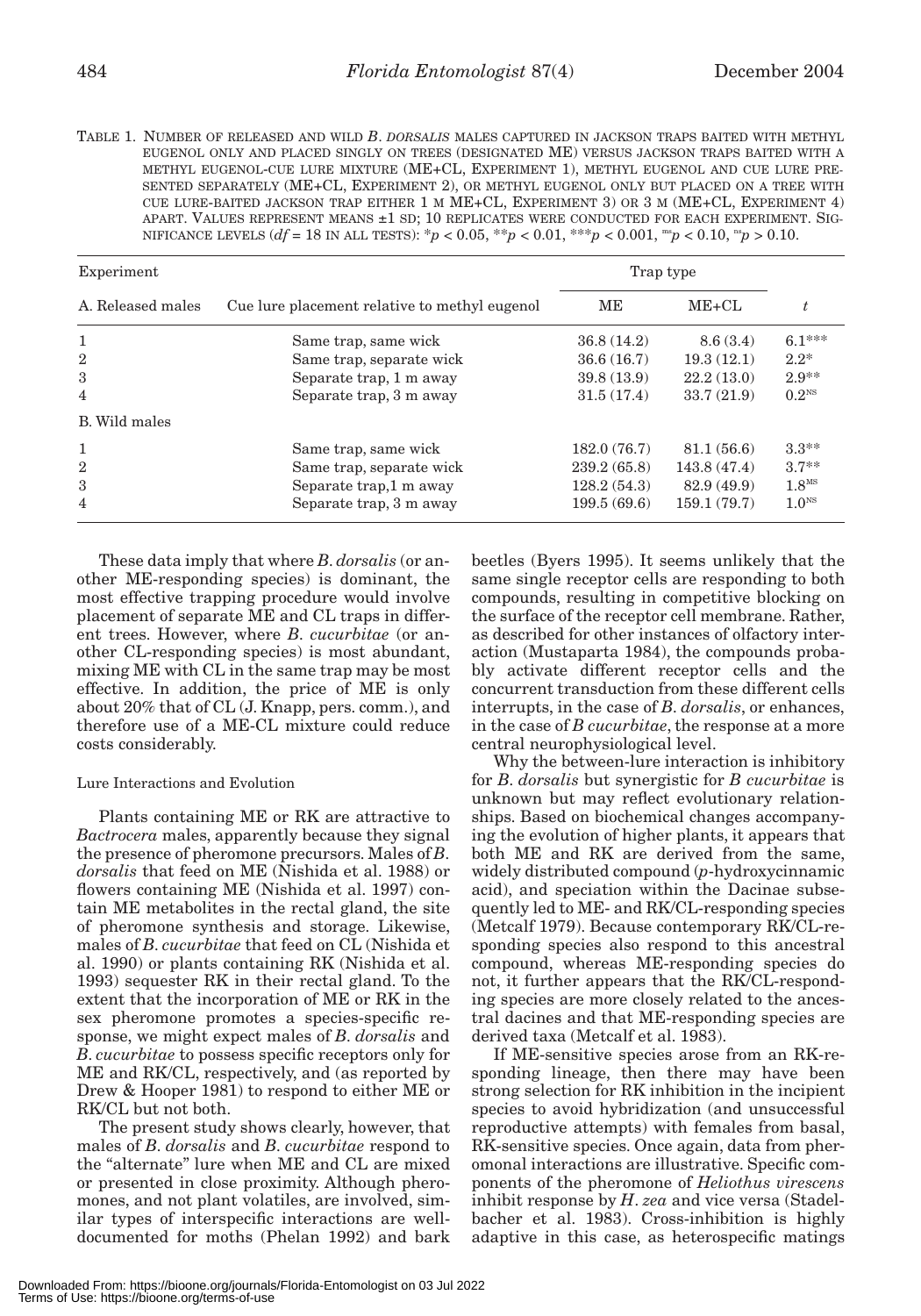| TABLE 2. NUMBER OF RELEASED AND WILD <i>B. curcubitae</i> MALES CAPTURED IN JACKSON TRAPS BAITED WITH CUE LURE |
|----------------------------------------------------------------------------------------------------------------|
| ONLY AND PLACED SINGLY ON TREES (DESIGNATED CL) VERSUS JACKSON TRAPS BAITED WITH A CUE LURE-ME-                |
| THYL EUGENOL MIXTURE (CL + ME, EXPERIMENT 1), CUE LURE AND METHYL EUGENOL PRESENTED SEPA-                      |
| RATELY (CL + ME, EXPERIMENT 2), OR CUE LURE ONLY BUT PLACED ON A TREE WITH A METHYL EUGENOL-                   |
| BAITED JACKSON TRAP EITHER 1 M (CL + ME, EXPERIMENT 3) OR 3 M (CL + ME, EXPERIMENT 4) APART.                   |
| VALUES REPRESENT MEANS $\pm 1$ SD (LOG <sub>10</sub> TRANSFORMED DATA WERE USED IN T TEST IN EXPERIMENT 1).    |
| EIGHT REPLICATES WERE CONDUCTED FOR EXPERIMENTS 1-3, AND 6 REPLICATES WERE CONDUCTED FOR EX-                   |
| PERIMENT 4. SIGNIFICANCE LEVELS $(df = 14$ IN EXPERIMENTS 1-3 AND 10 IN EXPERIMENT 4): $p < 0.05$ , $* p$      |
| $< 0.01$ ; ms <sub>p</sub> $< 0.10$ ; ns <sub>p</sub> $> 0.10$ .                                               |

| Experiment        |                                               | Trap type  |            |                   |
|-------------------|-----------------------------------------------|------------|------------|-------------------|
| A. Released males | Cue lure placement relative to methyl eugenol | MЕ         | $ME+CL$    |                   |
| 1                 | Same trap, same wick                          | 16.8(5.2)  | 33.3(11.2) | $3.1*$            |
| $\overline{2}$    | Same trap, separate wick                      | 14.9(8.1)  | 22.9(9.2)  | 1.8 <sup>MS</sup> |
| 3                 | Separate trap, 1 m away                       | 10.2(3.2)  | 20.3(8.2)  | $3.2**$           |
| 4                 | Separate trap, 3 m away                       | 15.0(5.9)  | 17.5(6.1)  | 0.7 <sup>NS</sup> |
| B. Wild animals   |                                               |            |            |                   |
| 1                 | Same trap, same wick                          | 29.6(17.2) | 42.7(21.0) | 1.9 <sup>MS</sup> |
| $\overline{2}$    | Same trap, separate wick                      | 40.5(13.8) | 32.7(13.2) | 1.4 <sup>NS</sup> |
| 3                 | Separate trap 1 m away                        | 55.8(23.4) | 54.0(21.1) | 0.3 <sup>NS</sup> |
| 4                 | Separate trap, 3 m away                       | 57.3(48.4) | 46.2(24.9) | 0.5 <sup>NS</sup> |

are unsuccessful due to incompatible genitalia (Stadelbacher et al. 1983). The synergism noted between ME and CL apparently reflects the absence of any evolutionary cost to *B*. *cucurbitae* of responding to this chemical blend, which, in turn, may reflect the infrequency with which ME and RK co-occur in the same plant species. Without natural exposure to an ME-RK blend, males of *B*. *cucurbitae* have not evolved avoidance of this stimulus. Comparing the relative strength of inhibitory and synergistic effects supports the reliance on evolutionary costs to explain the observed interactions, namely that the inhibitory effect of CL on ME is stronger (reflecting the high cost of inviable matings) than is the synergistic effect of ME on CL (reflecting the absence of benefits).

#### ACKNOWLEDGMENTS

We thank Roger Coralis for permission to work at the Waimanalo facility and for weather data, Michael McKenney for the field-collected *B*. *dorsalis* used to start our colony, Mindy Teruya for assistance in rearing and marking the flies, and E. Jang and J. Millar for input.

# REFERENCES CITED

- BYERS, J. A. 1995. Host-tree chemistry affecting colonization in bark beetles, pp. 154-213 *In* R. T. Carde and W. J. Bell [eds.], Chemical Ecology of Insects 2. Chapman and Hall, New York.
- DREW, R. A. I., AND G. H. S. HOOPER. 1981. The responses of fruit fly species (Diptera: Tephritidae) in Australia to various attractants. J. Aust. Entomol. Soc. 20: 201-205.
- GILBERT, A. J., AND R. R. BINGHAM (Eds.). 2002**.** Insect Trapping Guide. 9th Edition. State of California, Department of Food and Agriculture, Sacramento.
- HOOPER, G. H. S. 1978. Effect of combining methyl eugenol and cuelure on the capture of male tephritid fruit flies. J. Aust. Entomol. Soc. 17: 189-190.
- KUBA, H., T. KOHAMA, H. KAKINOHANA, M. YAMAGISHI, K. KINJO, Y. SOKEI, T. NAKASONE, AND Y. NAKA-MOTO. 1996. The successful eradication programs of the melon fly in Okinawa, pp. 543-550 *In* B. A. McPheron and G. J. Steck [eds.], Fruit Fly Pests: A World Assessment of their Biology and Management. St. Lucie Press, Delray Beach, FL.
- METCALF, R. L. 1979. Plant, chemicals, and insects: some aspects of coevolution. Bull Entomol. Soc. Am. 25: 30-35.
- METCALF, R. L. 1990. Chemical ecology of the Dacinae fruit flies (Diptera: Tephritidae). Ann. Entomol. Soc. Am. 83: 1017-1030
- METCALF, R. L., W. C. MITCHELL, AND E. R. METCALF. 1983. Olfactory receptors in the melon fly *Dacus curcubitae* and the oriental fruit fly *Dacus dorsalis*. Proc. Nat. Acad. Sci. (USA) 80: 3143-3147.
- MUSTAPARTA, H. 1984. Olfaction, pp. 37-70 *In* W. J. Bell and R. T. Carde [eds.], Chemical Ecology of Insects. Chapman and Hall, New York.
- NISHIDA, R., K. H. TAN, M. SERIT, N. H. LAJIS, S. SUKARI, S. TAKAHASHI, AND H. FUKAMI. 1988. Accumulation of phenyl propanoids in the rectal glands of males of the oriental fruit fly, *Dacus dorsalis*. Experientia 44: 534-536.
- NISHIDA, R., K. H. TAN, S. TAKAHASHI, AND H. FUKAMI. 1990. Volatile components of male rectal glands of the melon fly, *Dacus cucurbitae* Coquillett (Diptera: Tephritidae). Appl. Entomol. Zool. 25: 105-112.
- NISHIDA, R., O. IWAHASHI, AND K. H. TAN. 1993. Accumulation of *Dendrobium superbum* (Orchidaceae) fragrance in the rectal glands by males of the melon fly, *Dacus cucurbitae*. J. Chem. Ecol. 19: 713-722.
- NISHIDA, R., T. E. SHELLY, AND K. Y. KANESHIRO. 1997. Acquisition of female-attracting fragrance by males of the oriental fruit fly from a Hawaiian lei flower, *Fagraea beteriana*. J. Chem. Ecol. 23: 2275-2285.